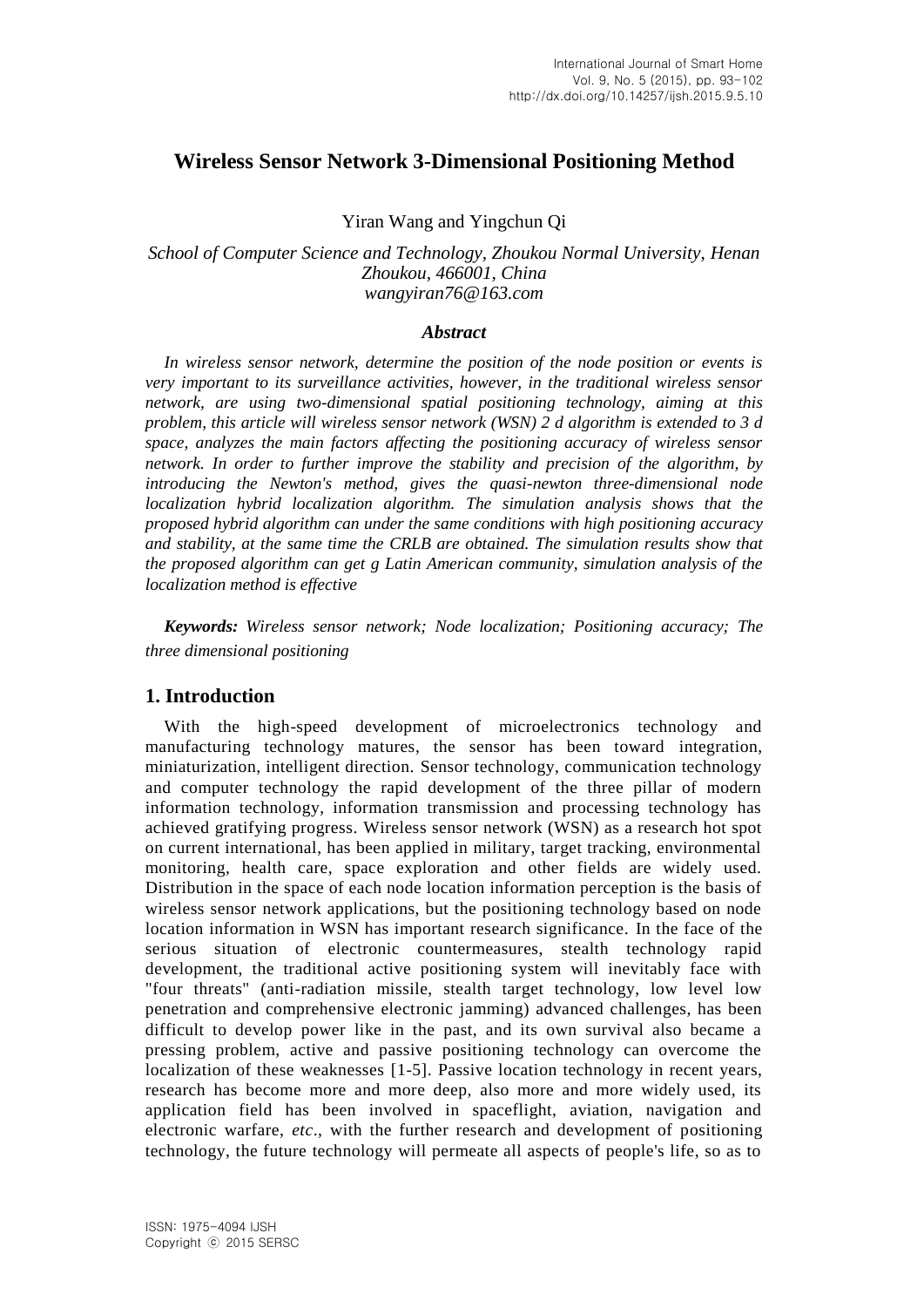provide convenience to people's life, to a certain extent changed the way people live. In this paper, both at home and abroad in the field of wireless sensor network localization, on the basis of research and development, based on wireless sensor network node localization problem for the more thorough research, respectively studied the development of wireless sensor network (WSN), research status and applications. Commonly used positioning algorithm based on distance estimation research; On the basis of the existing localization algorithm, proposed the new wireless sensor network node localization method, gives the theoretical derivation and performance simulation diagram analysis.

Wireless sensor network is composed of a random distribution of integrated with sensors, data processing unit and communication module of small nodes by means of self-organizing network, the purpose is to collaborative perception, collection and processing, and distribution network in the geographical area covered by perceived object information and release to the observer. As the communication technology, signal processing technology, embedded computing technology and the rapid development of sensor technology and the increasingly mature, communication ability, computation ability and awareness of the micro sensor network has attracted great attention. Wireless sensor network (WSN) a combination of these technologies to collaboration to real-time monitor, sense and collect network distribution area of various environmental or monitoring object information, and to deal with the information, obtain detailed and accurate information, timely need these information to the user. In sensor networks, the nodes were lying in the monitored area, in addition to monitor specific object, also simple calculation, but also maintains the network connection between each other. Wireless sensor network (WSN) due to objective physical world and the logical information world closer together, making the interaction of human and nature be changed [6-9]. Using wireless sensor network to direct perception of the objective world, the function of existing network is expanding constantly, and constantly improve the ability of humans to know the world. With the constant improvement of traffic and network, people became more sensitive to position concepts, based on the location of the types of services will become more and more widely. Whether indoors or outdoors, people not only want to be able to let oneself or others know your current location, but also look forward to know that some of your near the location information, such as restaurants, supermarkets, bookstores, station, *etc*. So quickly and accurately obtain the location of the object position information and service demand has become increasingly urgent, has become a current research hot spot [10-12]. With the rapid development of wireless sensor network and wide application, based on wireless sensor network positioning technology is also obtained the rapid development and the attention. Based on WSN node localization in the whole sensor network system occupies very important position, sensor nodes monitoring message contained in the main important information of the location of the incident or node location of access to information, and no location information of monitoring data is usually does not make sense. Second, some system functions of the WSN is also a location information, such as the need to determine the scope of the WSN coverage, *etc*.; Finally, the position information is beneficial to the application of sensors in the network service, such as people need to know their surrounding the location of the hospitals, schools, bookstores, *etc*. Along with the advance of WSN technology, application protocol based on location information and naturally will be more.

Positioning information also has the following purposes: target tracking, predict forward trajectory of the target, target real-time monitoring of action, to assist the routing, network management and so on. So the precise localization of sensor nodes in the network have important effects for various applications.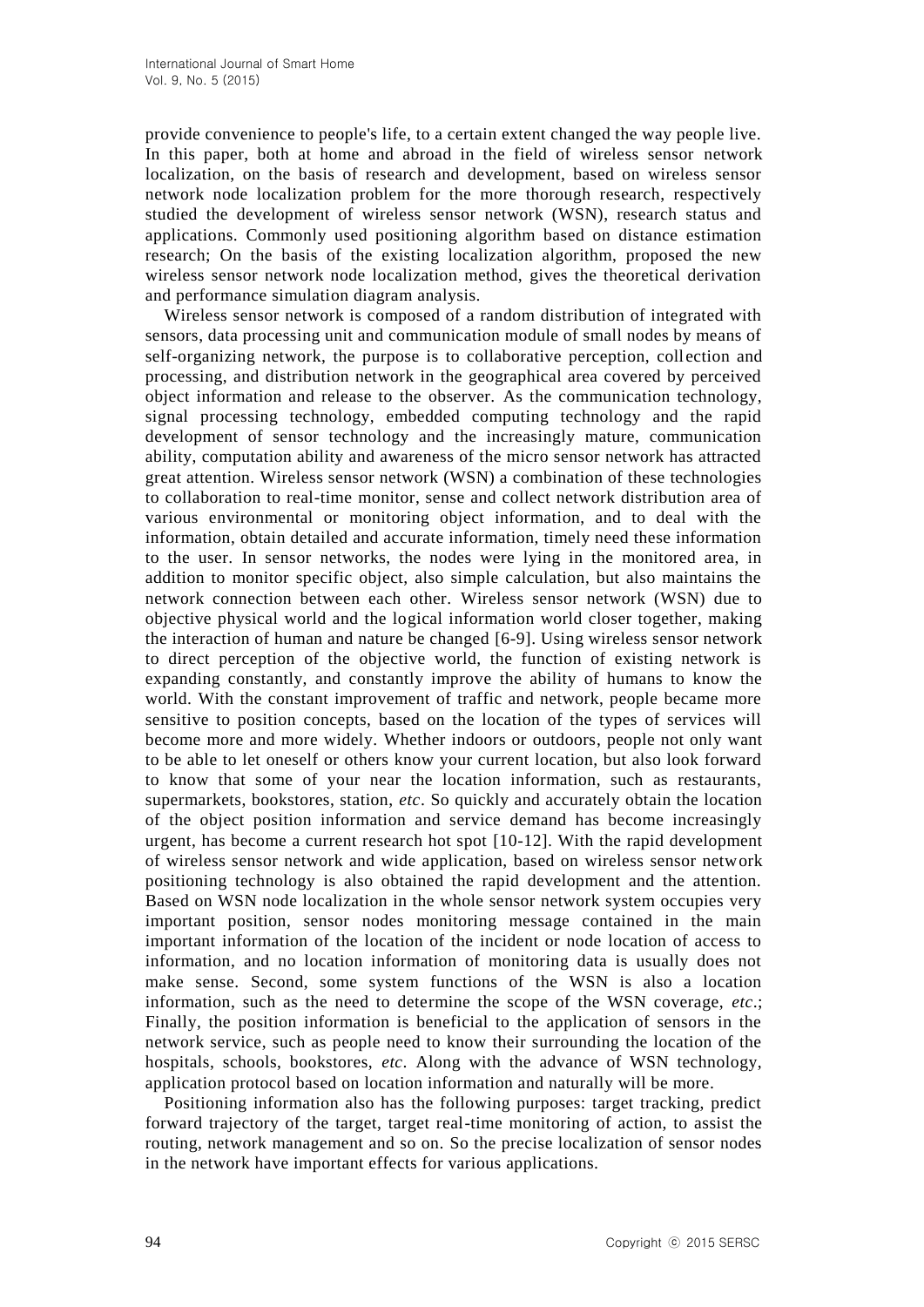## **2. Related Research**

Locating method based on wireless sensor network (WSN) mainly include the AOA, RSSI, TOA and TDOA location technology. All have their own advantages and disadvantages of each positioning technology, based on AOA location ranging technology is easily influenced by the external environment, the influence of noise on it is more noticeable, and AOA need additional hardware, such as array antenna, *etc*., so the low cost, low power consumption requirements of sensor networks don't apply. TOA ranging positioning need to measure the signal arrival time, because the synchronization error has a great influence to the measurement of the distance, so to achieve high positioning accuracy, must be between monitoring targets and monitoring equipment to ensure the strict clock synchronization, however the request this largely increased the complexity of the equipment on the implementation. Despite the RSSI positioning conforms to the requirement of low power, low cost, RSSI positioning in practice, however, because of multipath spread and non-line of sight makes signal propagation model is complex, such as the change of the external environment has a great instability, often cause the RSSI is positioning result there is a big error [13-15]. To avoid the complexity of TOA synchronous equipment, find better positioning precision positioning technology at the same time, people is proposed based on TDOA positioning mechanism, it only requires monitoring equipment can meet the clock accurate synchronization between conditions, which greatly reduced the complexity of the equipment, at the same time TDOA technology does not need to know to receive transmission time between the signal from transmitter to receiver, but by the time delay estimation algorithm for time delay value.

At present by using least square (LS) criterion, many closed solution based on TDOA location algorithm is proposed, and presents corresponding grams of Latin America's lower bound (CRLB), under unknown variable is in the middle of pseudo linear equation are deduced with the method of weighted least squares, but this method cannot get the best solution, aiming at this problem, Chan and Ho by two-step weighted least-square technique gives the best solution, but the positioning precision is still to be promoted, and the computational complexity is higher. To get a better positioning results, obtained by iterative method for solving nonlinear hyperbolic equation, in which the fundamental Newton's method as a kind of typical iteration algorithm can introduce application, although k. Yang Newton method is proposed based on the basic of constrained least squares algorithm is global, but did not make full use of the algorithm in addition to the other outside the TDOA location information, and the basic Newton method can guarantee each iteration Hessen matrix is positive definite, lead to the results there is no guarantee that converge to the global minimum, and heather matrix calculation is relatively complex, real-time algorithm is restricted.

Can domain information received extensive attention of positioning research, can domain information can be used for positioning because of the perception of the spatial distribution of different node receives the signal energy intensity and signal source is inversely proportional to the square of the distance from the perceptual node to, thus different perceptual node can be used for positioning the difference of the received signal strength. Passive location using the basic technology mainly include TOA location techniques, TDOA location technology and AOA location technology, FDOA positioning technology, the RSSI positioning technology, *etc.* Compared with other location techniques, TDOA location technology as in the case of multiple monitoring node can obtain higher positioning accuracy, at the same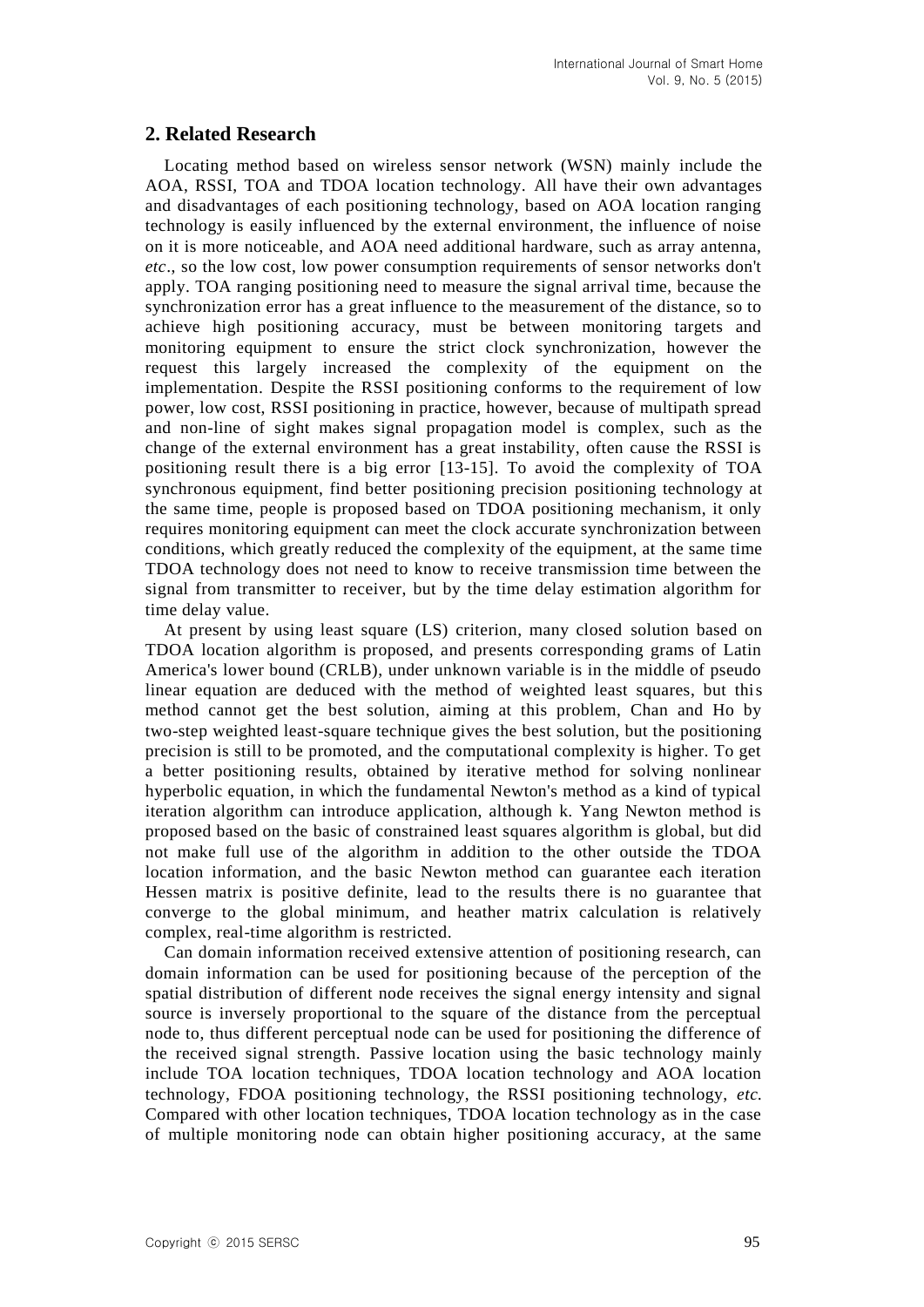time with the receiving system hardware requirements is low, the advantages of easy to network, and applied more widely.

Node position is generally through the node carries GPS equipment such as means to obtain its precise location, through the positioning system to obtain its own node location of these nodes are called anchor nodes or beacon nodes. The distribution of beacon nodes in the actual environment is less, this is because of the use of GPS in wireless sensor network (WSN) for all nodes location is limited by the factors such as cost, volume, power consumption, there are some difficulties. Node blind location problem is based on a few known position of node beacon nodes, namely through some positioning mechanism determines the location of the unknown target source. Real environment due to the limitation of some factors, most of the nodes are not have GPS function, then design a new node positioning mechanism has become an urgent demand. The main research work is to use a few of the beacon nodes monitor the unknown source, and collaboration between multiple sensor nodes to obtain other node location information. Blind localization of nodes is divided into two kinds: the orientation of active and passive. Active positioning refers to the network monitoring nodes in the use of radar, sonar, such as laser active devices to be used to locate the target launch all kinds of signals, and then received by monitoring the target return signal, target is obtained through a series of measurements, such as processing and the process of the source location. Active positioning has the characteristics of all-weather, high precision. But due to the active positioning need to launch power signal, have no concealment, vulnerable to other electronic interference, *etc.* [16-17]. Passive location, can overcome the defects of active positioning, "passive" refers to the monitoring nodes in the network not to be targeted in the process of locating electromagnetic signals or other used to locate a variety of forms, no coordination communication between monitoring node and monitoring equipment, monitoring nodes just by the search for target emission of electromagnetic signal, measuring and processing to get the location of the object and the parameter information, further implement the localization and tracking. Compared with active positioning system, passive location can enhance the anti-reconnaissance of the system in the electronic warfare environment, anti-interference, soft hard skills, such as, at the same time it also has a certain of stealth targets and low altitude, low penetration target detection ability, it can better in target recognition, *etc*.

## **3. The Model of Network**

In wireless location, once get the TDOA measurements can build TDOA location equations. But hyperbolic equations based on TDOA location is a nonlinear equation, to seek the solution is not an easy thing, different method and constitutes the positioning accuracy of localization algorithm, mainly to 2 d Chan algorithm is extended to 3 d space. Chan algorithm is a kind of analytic expression of recursive equations solution, the algorithm is a relatively small amount of calculation, under the environment of noise obeys the Gaussian distribution, high positioning accuracy. If random distribution in 3 d space with a sensor node is responsible for receiving known location target source emission signal, the *i* th are the coordinates of the

sensing nodes  $(x_i, y_i, z_i)$ , assumptions to determine the position of the unknown

target source for  $(x, y, z)$ . The unknown target signal source and each square of the distance perception nodes can be expressed as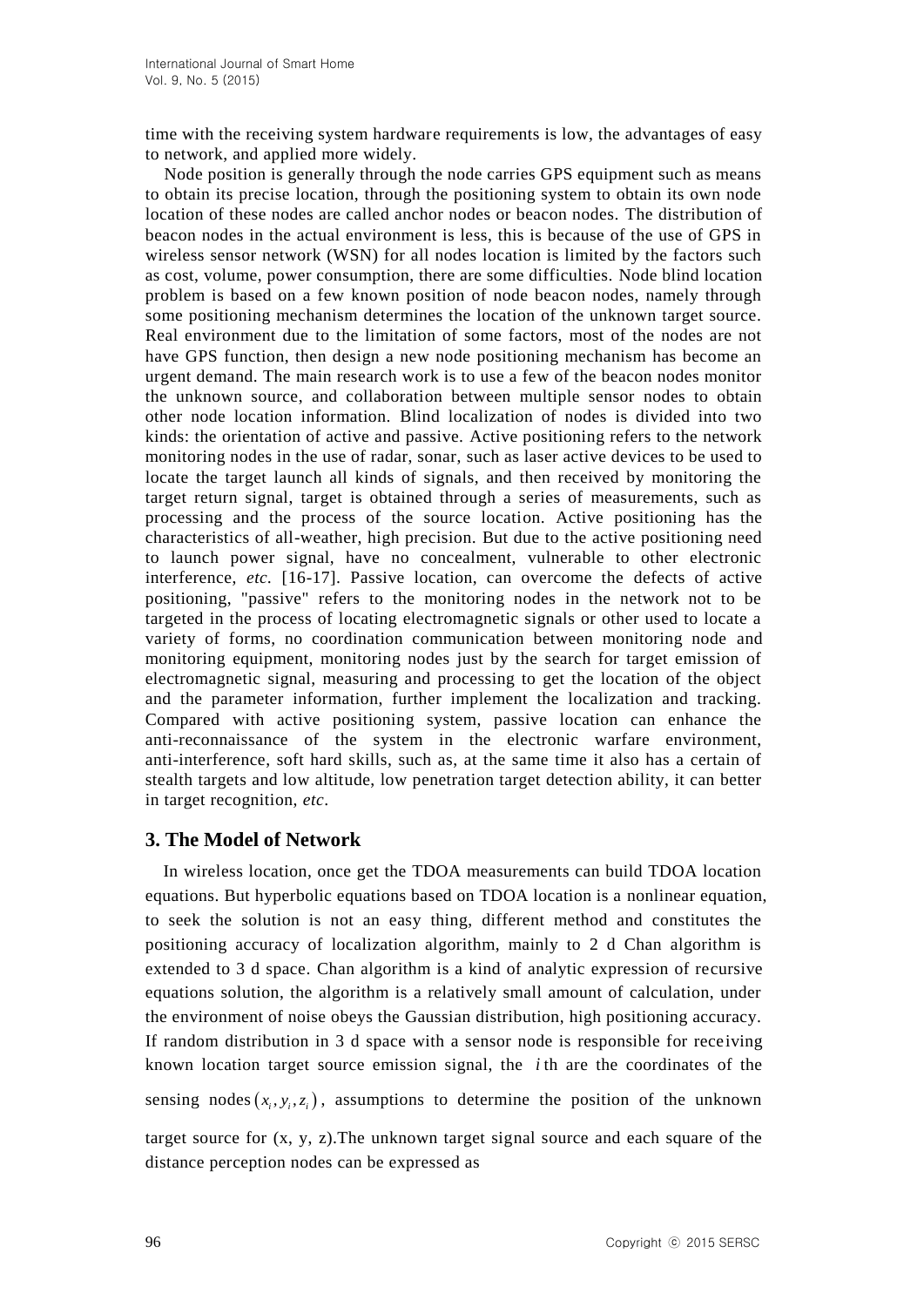$$
r_i^2 = (x_i - x)^2 + (y_i - y)^2 + (z_i - z)^2
$$
 (1)

Simple as

$$
r_i^2 = x_i^2 + y_i^2 + z_i^2 - 2x_i x - 2y_i y - 2z_i z
$$
  
+
$$
x^2 + y^2 + z^2, i = 1, 2, \cdots M
$$
 (2)

Simple as<br>  $r'_1 = (x_i - x)^2 + (y_i - y)^2 + (z_i - z)^2$ <br>
Using the as<br>  $r'_2 = x^2 + y^2 + z^2 - 2x_i - 2x_i - y^2$ <br>
In wireless location, once get the TDOA measurements can build TDOA location<br>
using the subtropholic equations based on TDOA hocatio In wireless location, once get the TDOA measurements can build TDOA location equations. But hyperbolic equations based on TDOA location is a nonlinear equation, to seek the solution is not an easy thing, different method and constitutes the positioning accuracy of localization algorithm, mainly to 2 d Chan algorithm is extended to 3 d space. Chan algorithm is a kind of analytic expression of recursive equations solution, the algorithm is a relatively small amount of calculation, under the environment of noise obeys the Gaussian distribution, high positioning accuracy. If random distribution in 3 d space with a sensor node is responsible for receiving known location target source emission signal, the first are the coordinates of the sensing nodes, assumptions to determine the position of the unknown target source for (x, y, z).The unknown target signal source and each square of the distance perception nodes can be expressed as

$$
r_{i,1} = cd_{i,1} = r_i - r_1 \tag{3}
$$

Because of the hyperbolic equation (3) is nonlinear in nature. To solve the nonlinear equations must first carries on the linearization. For the traditional algorithm for nonlinear equations linearization, the introduction of auxiliary variables, namely the first hypothesis for the target coordinates has nothing to do with auxiliary variable, using the weighted least square method to get the initial solution.In order to further improve the accuracy of positioning, then get the estimated position coordinates and auxiliary variables such as constraint conditions in a known the WLS estimate, the improved location estimation.

 In order to calculate and describe the convenient, first of all make the position vector:

$$
z_a = \left[ z_p^T, r_1 \right]^T \tag{4}
$$

where  $z_n = [x, y, z]^T$  $z_p = [x, y, z]$ 

To do the type (3) transform and square, namely

$$
r_i^2 = (r_{i,1} + r_1)^2
$$
 (5)

To get the following equation

$$
r_{i,1}^{2} + 2r_{i,1}r_{1} = -2(x_{i} - x_{1})x - 2(y_{i} - y_{1})y
$$
  
- 2(z\_{i} - z\_{1})z + x\_{i}^{2} + y\_{i}^{2} + z\_{i}^{2}  
+ x^{2} + y^{2} + z^{2} (6)

You can get the positioning error, as shown in type  $(7)$ 

$$
w = m - nz_a \tag{7}
$$

Where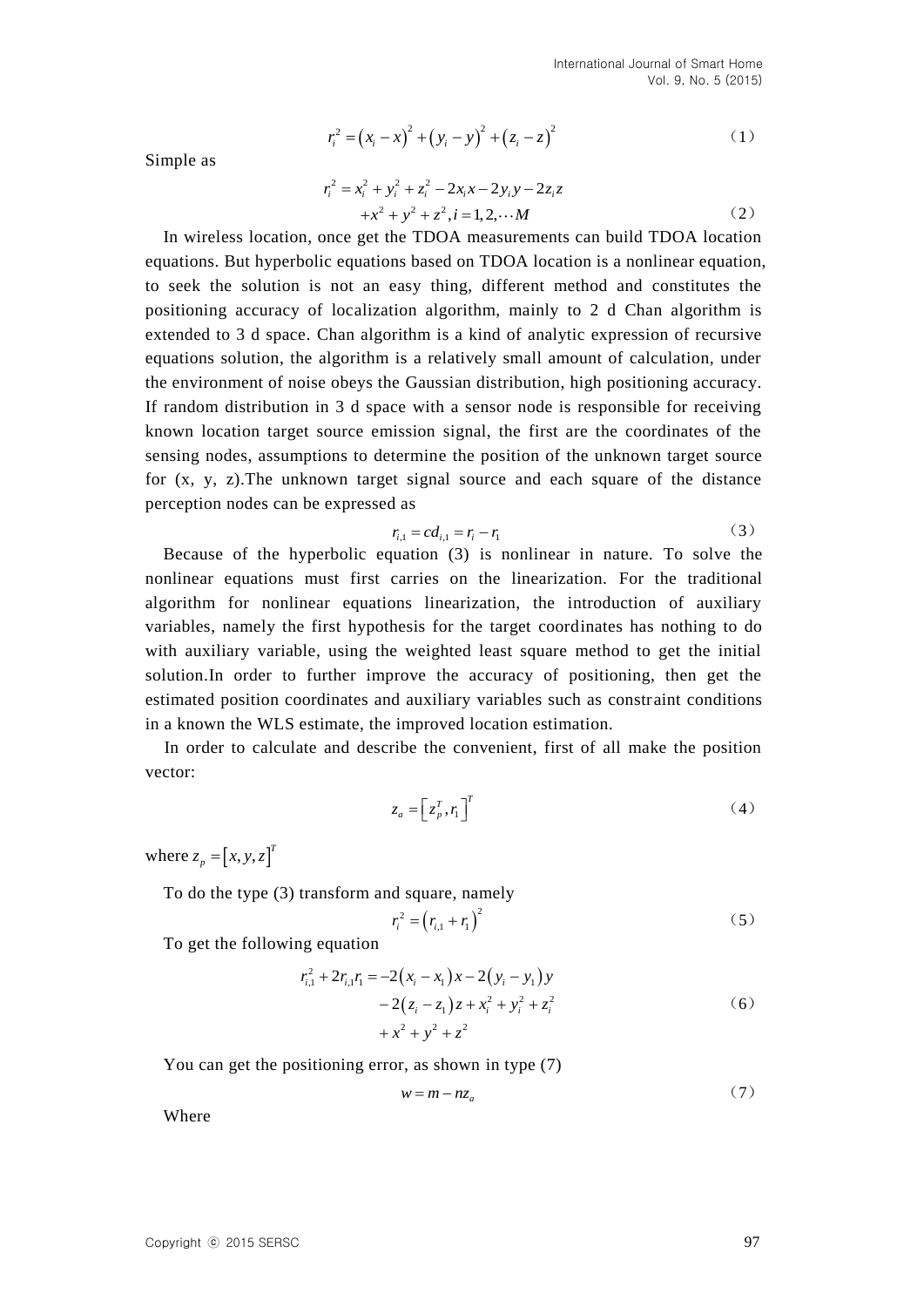$$
m = \frac{1}{2} \begin{bmatrix} r_{2,1}^{2} - (x_{2}^{2} + y_{2}^{2} + z_{2}^{2}) + (x_{1}^{2} + y_{1}^{2} + z_{1}^{2}) \\ r_{3,1}^{2} - (x_{3}^{2} + y_{3}^{2} + z_{3}^{2}) + (x_{1}^{2} + y_{1}^{2} + z_{1}^{2}) \\ r_{M,1}^{2} - (x_{M}^{2} + y_{M}^{2} + z_{M}^{2}) + (x_{1}^{2} + y_{1}^{2} + z_{1}^{2}) \end{bmatrix}
$$
(8)  

$$
n = \begin{bmatrix} x_{2} - x_{1} & y_{2} - y_{1} & z_{2} - z_{1} & r_{2,1} \\ x_{3} - x_{1} & y_{3} - y_{1} & z_{3} - z_{1} & r_{3,1} \\ \vdots & \vdots & \vdots & \vdots \\ x_{M} - x_{1} & y_{M} - y_{1} & z_{M} - z_{1} & r_{M,1} \end{bmatrix}
$$
(9)

## **4. A Localization Algorithm based on Time and the Signal Intensity**

When a source signal to reach located in different location of the receiver, the space will be affected by different time delay and intensity attenuation, and the intensity of time delay and attenuation are dependent on the distance between the source and receiver. The sensor receives the signal expressed as:

$$
x_1(t) = s(t) + n_1(t)
$$
 (10)

$$
x_i(t) = \frac{1}{g_{i1}} s(t - d_{i1}) + n_i(t), i = 2, 3, \cdots M
$$
 (11)

Which  $s(t)$  is the target source transmitting signals,  $s(t)$  and noise  $n_i(t)$  are independent of each other  $i = 2, 3, \cdots M$ ,  $s(t)$  and noise  $n_i(t)$  are independent of each other, between, and assumed zero mean Gaussian random process.  $d_{i1}$  and  $g_{i2}$ respectively is to achieve the sensor signals relative to the reference sensor 1 time delay and intensity attenuation. This method is based on the node  $M$ ,  $M \ge 4$ perception of sensor network node location target oriented source localization.

Assume that pending a source of real coordinates  $u' = [x', y', z']^T$  with said, perceptual node coordinates  $s_i = [x_i, y_i, z_i]^T$ , said  $s_i = [x_i, y_i, z_i]^T$ . The real distance between source and sensor i said  $r_i^r = ||u^r - s_i||_2$  $r_i^r = ||u^r - s_i||_2$ , its relationship with the function of the distance is:

$$
d_{i1} = \frac{r_i^r - r_1^r}{c} \tag{12}
$$

$$
g_{i1} = \frac{r_i^r}{r_i^r} \tag{13}
$$

Here c represents the signal propagation velocity,  $d_{i}$  and  $g_{i}$  respectively is to

achieve the sensor signal relative to the reference node time delay and gain strength. According to the propagation theory of acoustics and microwave, attenuation with the distance between the source and receiving sensor proportional to n times.In this for the convenience to n is set to 1, then is equal to the distance between the source and sensor and the signal source and the ratio of the distance between the sensor

1. Write  $d_{i1}$  in vector form  $\mathbf{d} = [d_{21}, d_{31}, \cdots, d_{M1}]^{T}$ , together to  $g_{i1}$  form a vector form.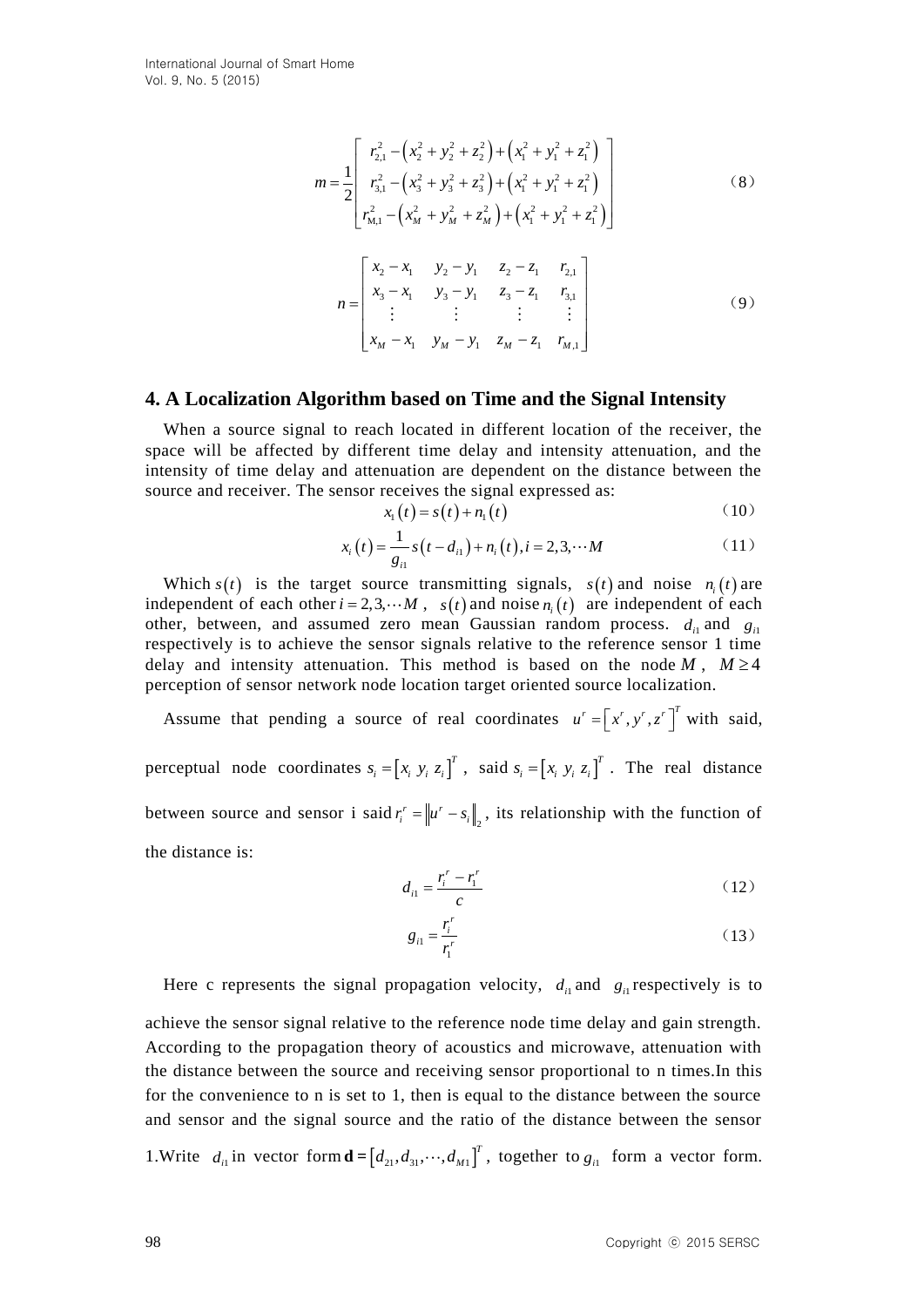*T*  $\mathbf{g} = [g_{21}, g_{31}, \cdots, g_{M}]$ 

 $g = [g_{11}, g_{21}, \cdots, g_{nn}]$ <br>
The first huidding integraned positioning nonlinear equations. As montions<br>
realiting integraned positioning nonlinear equations, As montions<br>
reality, signal source and the real distance  $r'_1 = [a'$ The first building integrated positioning nonlinear equations. As mentioned earlier, signal source and the real distance  $r_i^r = ||u^r - s_i||_2$  $r_i^r = ||u^r - s_i||_2$  between perceptual node i, select node 1 as the reference node, reference node and source for the real distance

$$
r_i^r = r_1^r + r_{i1}^r \tag{14}
$$

 $r_i^r$  and  $r_{i1}^r$  will work with the expression of substitution, on both sides at the same

time square nonlinear equation is obtained  
\n
$$
r_{i1}^2 + 2r_{i1}r_i^r = (s_i - s_1)^T (s_i - s_1) - 2(s_i - s_1)^T (u^r - s_1), i = 2, 3, \cdots, M
$$
\n(15)

To nonlinear equations linearization, auxiliary variable is introduced here,  $r_{i} = r'_{i} + \Delta r_{i}$  will be brought into the type (15),  $r'_{i}$  and  $(u' - s_{i})$  ignore the second order error will type (15) can be written as linear equation to get on with:

$$
\xi_d\left(i-1\right) = 2r_i^r \Delta r_{i1} \tag{16}
$$

Simple, denote

$$
\xi = \begin{bmatrix} \xi_d \\ \xi_s \end{bmatrix} = b - H \theta^r \tag{17}
$$

Type (17) is about  $\theta^r$  linear equation, using the least squares solution, for weighted least squares solution  $M(\theta^r) = (H\theta^r - b)^T W^{-1}(H\theta^r - b)$ , minimize it, will be equivalent deformation, can be expressed as

$$
M(\boldsymbol{\theta}^r) = f^T W^{-1} f \tag{18}
$$

Using iterative expression, the expression can be expressed as:

$$
\theta_{k+1} = \theta_k + \lambda_k d_k \tag{19}
$$

Define  $d_k = -M_k g_k$ , and  $M_k$  can write more

$$
M_{k+1} = M_k + \left(1 + \frac{q_k M_k q_k^T}{p_k q_k}\right) \tag{20}
$$

where  $p_k = v_{k+1} - v_k$ ,  $q_k = \nabla M(v_{k+1}) - \nabla M(v_k)$ .

To get the concrete implementation steps are:

1), the model of the algorithm estimates as the initial estimates;

2), make  $H_1 = I_n$ ;

3), using one dimensional search method  $\lambda_k$ , v, through the calculation of type (18) calculated by type (20);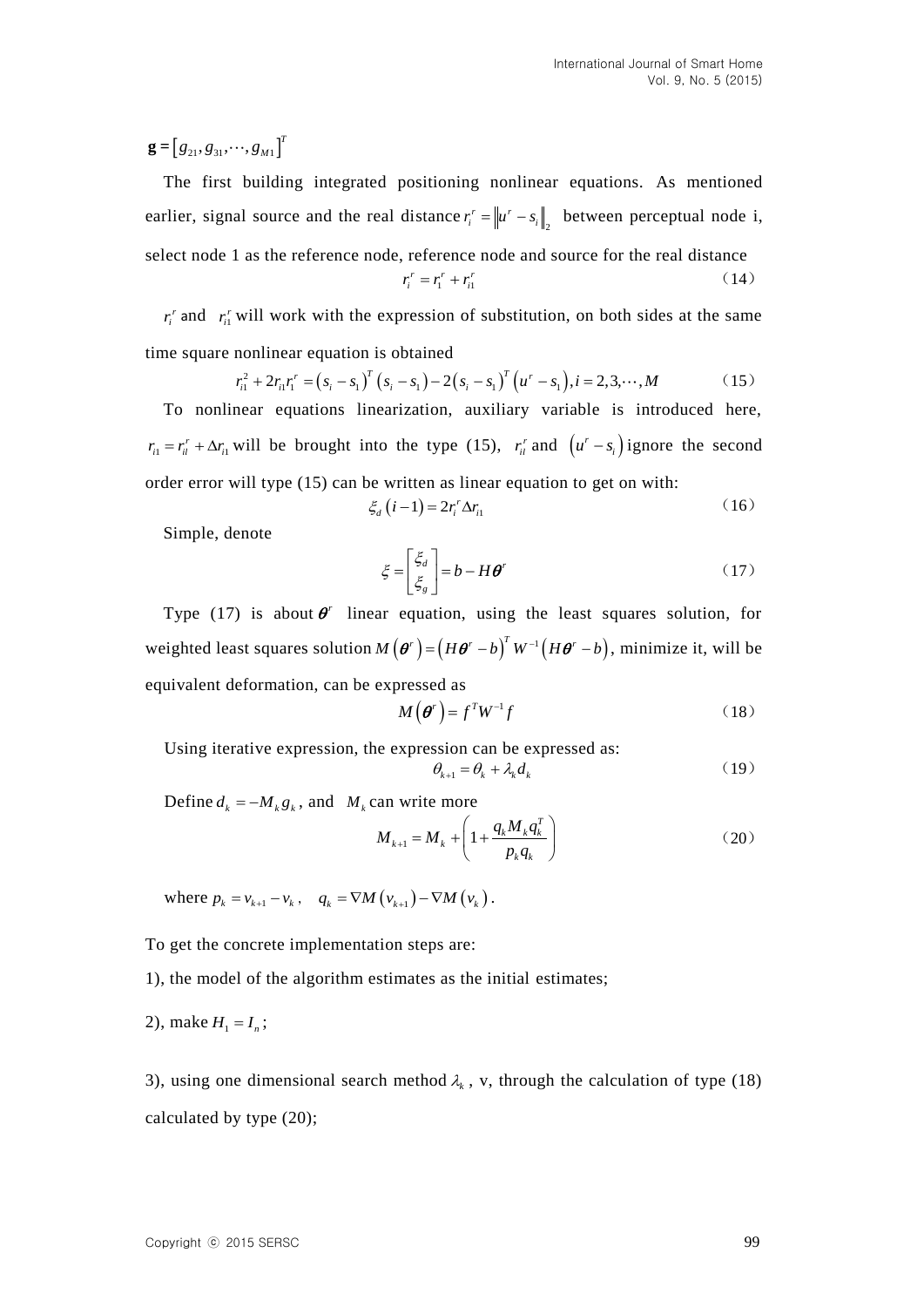4), will be the result of step 3) as the initial estimates, and repeat steps 3) until v convergence, convergence, if do not have the initial estimates as the location of the signal source.

## **5. Simulation Results**

This article mainly in this simulation, we the target source is located in [2800, 1800, 2400] m place to locate, and mainly analyzes the positioning accuracy as the signal-to-noise ratio (SNR).In this simulation, participate in the localization of nodes is still the target source is located at far field source [2800, 1800, 2400] m place and near field source [400, 550, 350] m, respectively, to locate the main analysis of the same monitoring node located at different distances of the influence of node location accuracy.



**Figure 1. SNR V.S. Localization Error**

Figure 1 shows the far field source locating MSE with SNR change. When SNR > 0 dB TDOAs mixed with GROAs positioning based BFGS quasi-newton method and two-step WLS method can reach CRLB, but the basic Newton method is far cannot reach CRLB, this is because the basic Newton method is adopted when each iteration Hessen matrix is not positive definite time, lead to the result can not converge to the global minimum value; When  $SNR < 0$  db, the two-step WLS method MSE has already started to deviate from the CRLB, but the BFGS quasi-newton method didn't begin until the SNR is less than 5 db deviating from the CRLB.BFGS quasi-newton method contrast two step WLS method, the  $SNR < dB$  – 6 low SNR circumstance about 3 dB performance improvement, which makes the TDOAs and GROAs in large measure error the BFGS quasi-newton method have more advantages than the two-step WLS method. When high signal noise ratio (SNR), ascension GROA amount can be ignored, this is because at the time of high signal noise ratio (SNR) with TDOA alone can achieve high localization accuracy. But in low signal noise ratio (SNR), RDOA was obtained by TDOA multiplied by the signal travels in space, this is the error of TDOA carries will be amplified, but GROA without the influence, the introduction of the reason in the low SNR GROA can improve the accuracy of positioning.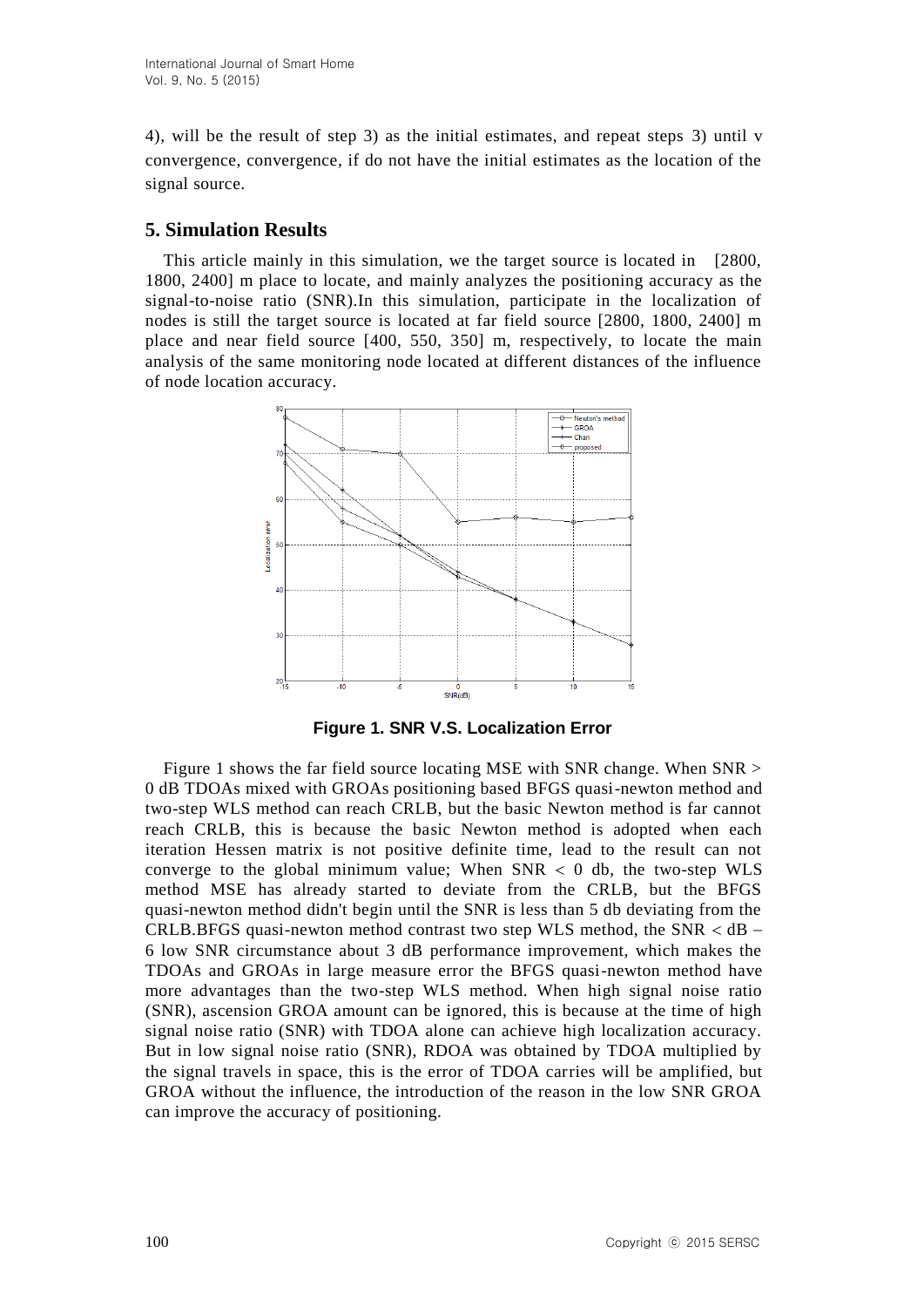

**Figure 2. SNR V.S. MSE (dB)**

Figure2 shows the respectively in only two steps of TDOA weighted least square method and using TDOA and GROA hybrid localization algorithm with SNR change log 10 M (SE) and the CRLB. From figure shows in the introduction of GROA information positioning CRLB and 10 log (MSE) are smaller than only using TDOA positioning information. These two methods both can reach the corresponding CRLB, but after introducing GROA information better positioning accuracy, especially in the low signal noise ratio (SNR), because the two step WLS in low signal noise ratio (SNR), as a result of positioning used RDOA by TDOA multiplied by the speed of signal propagation in the medium of space, the error of TDOA carries is magnified, but GROA doesn't exist, this problem, in the introduction of the low SNR GROA information when positioning accuracy is more.

### **6. Conclusions**

This article through to the three dimensional positioning system modeling, in order to improve the positioning accuracy, direct use of auxiliary variables and the position of the signal source, the relationship between position based on the Newton iteration method is proposed to estimate. Derived from the theory and process, the simulation results show that the proposed algorithm, its accuracy has a universal enhancement, and the related parameters between the SNR.

### **Acknowledgements**

This work is financially supported by the National Natural Science Fund, China (No 61103143), basic and frontier project of Science and Technology Department of Henan province, China (No 142300410334), the funding scheme for young backbone teachers of colleges and universities in Henan Province, China.

### **References**

[1] M. Vecchio, R. L. Valcarce and F. Marcelloni. "A two-objective evolutionary approach based on topological constraints for node localization in wireless sensor networks", Applied Soft Computing, vol. 12, no. 7, **(2012)**, pp. 1891-1901.